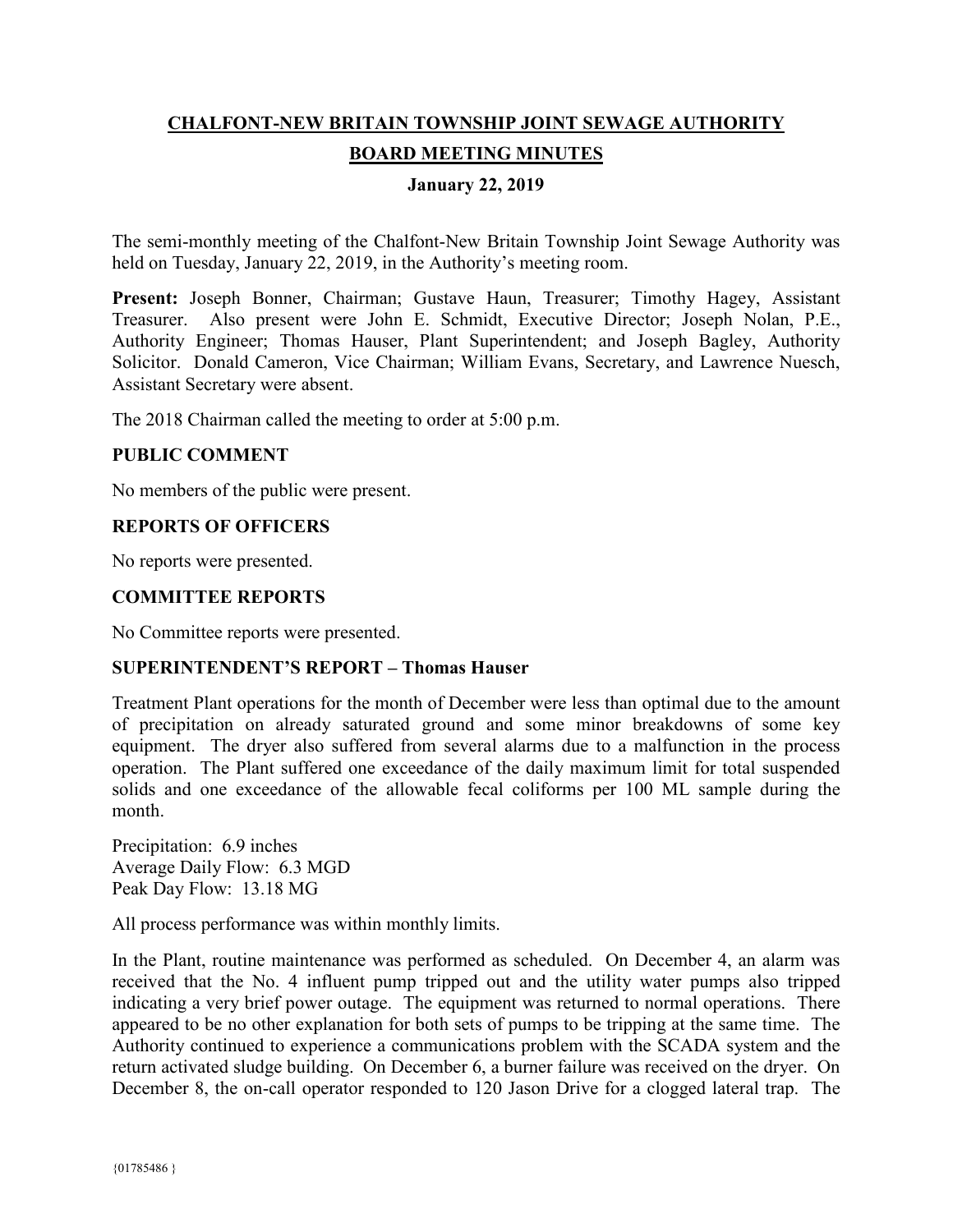vent was plunged which seemed to take care of the issue. Between December 11 and December 13, the on-call operator responded to 7 dryer burner failure alarms. BSI control people were called to look into the issue. Fulton (the burner manufacturer) representatives were also contacted. The burners appeared to be tripping out and going to burner failure. BSI is also looking into the recommendations of Fulton. LB Industries replaced the sleeve on the pinch valve on December 12; the valve was back in operation on December 13. The sludge holding tank diffusers were repaired and re-installed on December 14. The telescopic valves on Clarifiers 3 and 4 broke within a day of one another and they were repaired. On December 26, the Plant flow pattern was returned to normal. The BCWSA influent sampler was pulled when it appeared to be repeatedly tripping the circuit breaker.

In the collection system, routine maintenance was performed as scheduled. Personnel marked One Call sites. 56.5 inspection hours were incurred for the Mode Transportation Project. Personnel installed a new rubber edge on the snowplow and the Superintendent discussed the benefits of doing same. The cycle A deduct meter list was read. The fuel tanks on all Godwin backup pumps and backup generators were filled.

# **EXECUTIVE DIRECTOR'S REPORT – John Schmidt**

Mr. Schmidt reported on the completion, except for one item, of the Employee Manual revision. Mr. Schmidt discussed the resolution of the issue with regard to motor vehicle records. The revised Manual, once completed, will be distributed to the entire Board for review.

Mr. Schmidt inquired about the draft Minutes for January 8. Mr. Hagey requested changes to correct a statement made at the January 8 meeting regarding certain employee compensation and the draft Minutes were edited accordingly.

Back pay for certain Board members was discussed.

Mr. Schmidt inquired about any follow-up discussion regarding the Holiday Banquet. The response was that it was enjoyed by all.

Mr. Schmidt reminded the Board, and will send notice to Mr. Nuesch and Mr. Cameron about attendance at a PMAA dinner on Thursday, January 31.

Mr. Schmidt notified the Board that there is PMAA Board training available in March.

#### **ENGINEER'S REPORT – Joseph Nolan, P.E.**

Mr. Nolan reported that the Authority is still waiting for one item under the LB Contract.

For the Pump Station No. 4 proposal, the Authority received back information regarding the requested easement from the County. Correspondence was sent by an open space coordinator rejecting the request for an easement. The Open Space Coordinator suggested an alternate route along public highways. Mr. Nolan will estimate the additional costs involved in the alternate route. Once that estimate is obtained, Mr. Schmidt will approach the Township to discuss the proposed project in more detail.